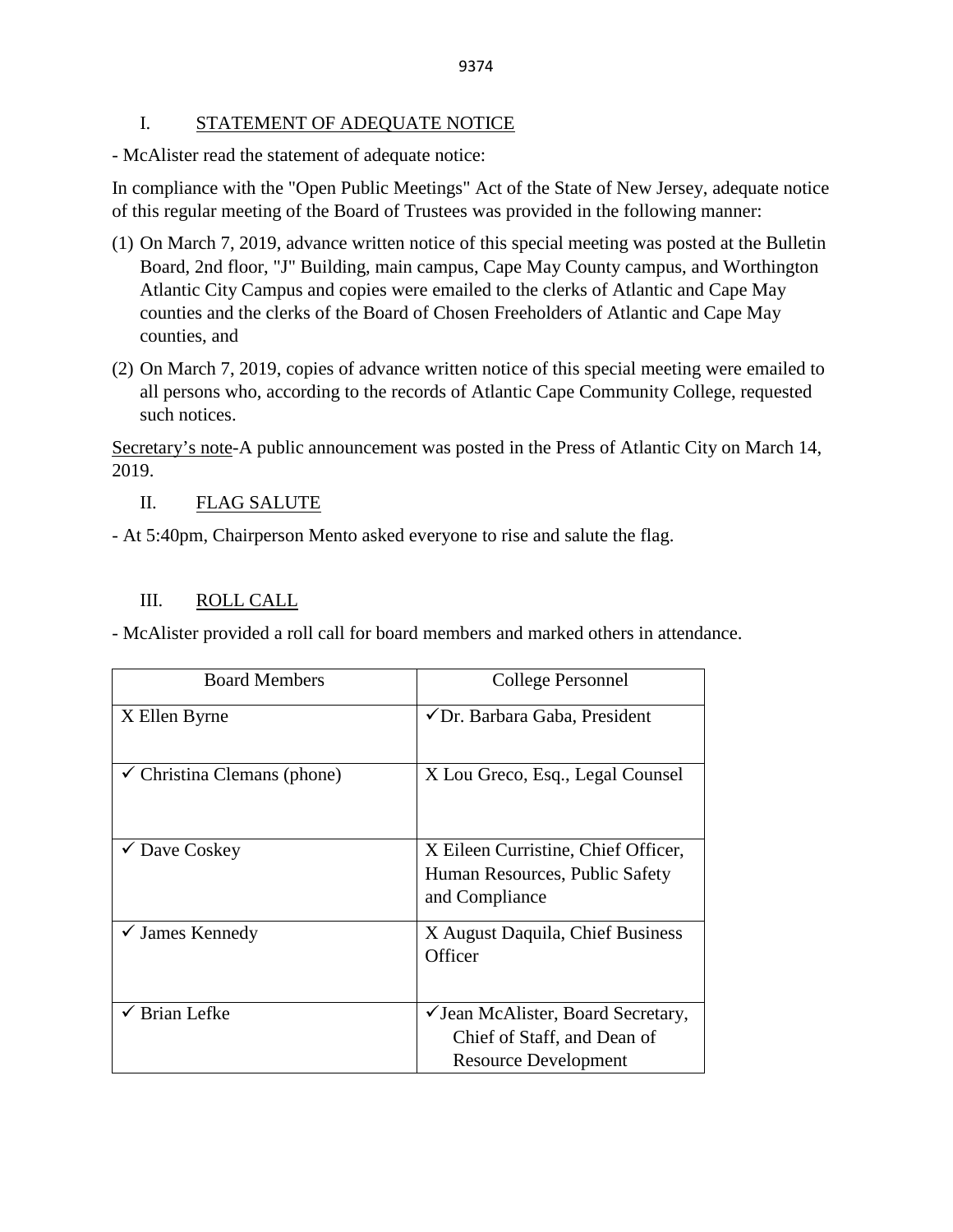9375

| <b>Board Members</b>                     | College Personnel                                                                                                                               |
|------------------------------------------|-------------------------------------------------------------------------------------------------------------------------------------------------|
| ✓ Meghan Clark, Alumni<br>Representative | X Dr. Josette Katz, Vice President,<br><b>Academic Affairs</b>                                                                                  |
| √ Daniel Money                           | $\checkmark$ Leslie Jamison, Chief Financial<br>Officer                                                                                         |
| √ Maria K. Mento                         | X Dr. Vanessa O'Brien-<br>McMasters, Dean, Institutional<br>Research, Planning & Effectiveness<br>and Information Technology<br><b>Services</b> |
| X Robert Bumpus                          | X Paula Stewart Davis, Dean of<br><b>Student Affairs and Enrollment</b><br>Management                                                           |
| $\checkmark$ Dr. Judith DeStefano-Anen   | X Donna Vassallo, Dean of<br>Worthington Atlantic City Campus,<br>and Dean of Career Education                                                  |
| X Donald J. Parker                       | X Laura Batchelor, Executive<br>Director of Marketing and College<br>Relations                                                                  |
| $\checkmark$ Maria Torres                | X Maria Kellett, Dean of Cape May<br>County Campus, Associate Dean of<br><b>Resource Development</b>                                            |
| $\checkmark$ Helen Walsh                 |                                                                                                                                                 |
| $\checkmark$ Harrison Furman             |                                                                                                                                                 |
| <b>No Public in Attendance</b>           |                                                                                                                                                 |

# IV. CALL TO ORDER

-Chairperson Mento called the meeting to order at 5:40pm and asked for a motion to go into Executive Session.

# V. EXECUTIVE SESSION

-At 5:40pm, Trustee Furman motioned to go into Executive Session, Trustee Money seconded.

ROLL CALL:

ALL AYES NO NAYS NO ABSENTIONS